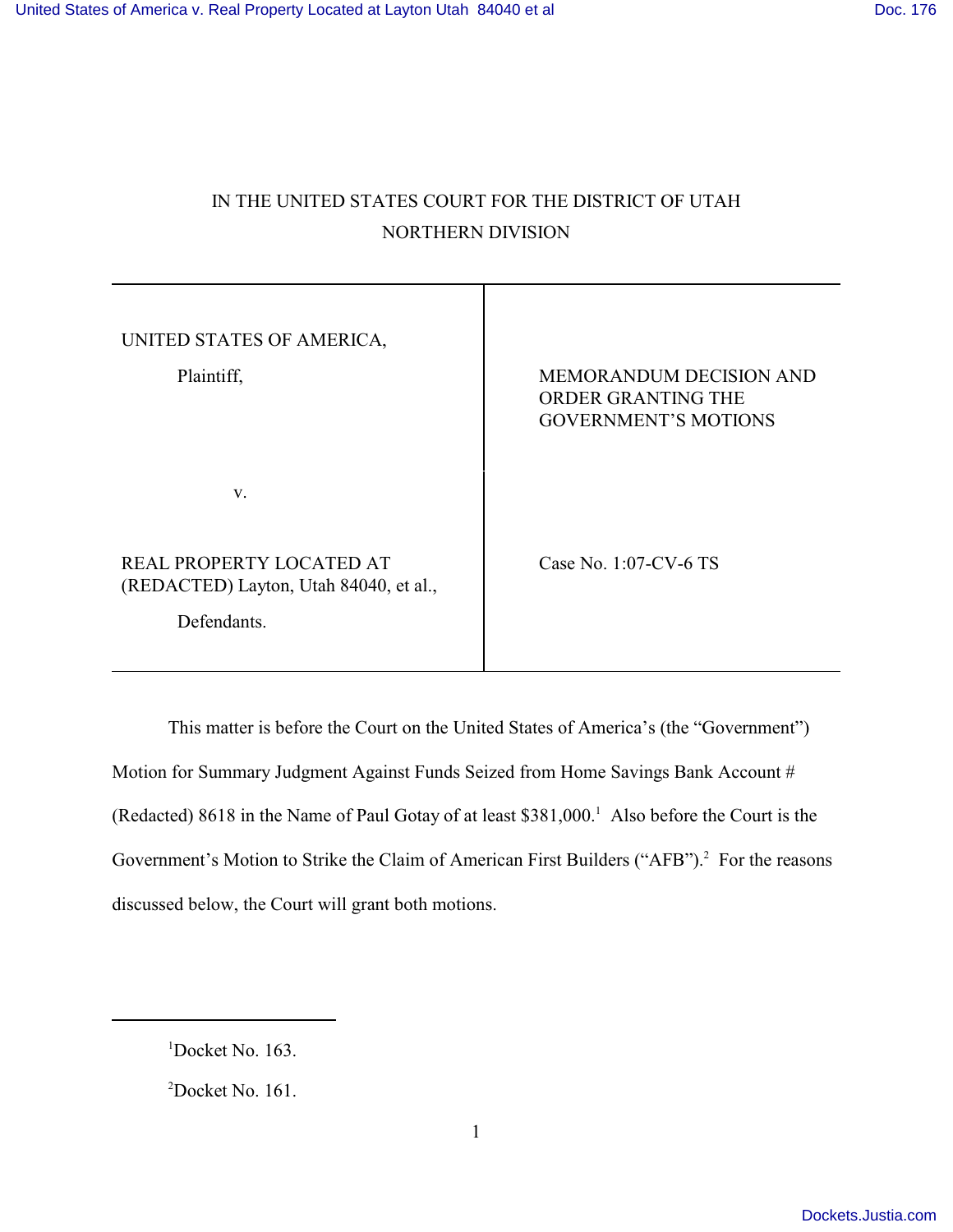#### I. BACKGROUND

Around May 2005, law enforcement began investigating John and Susan Ross (the "Rosses") for misappropriating money from a federally funded program. Prior to the Rosses being indicted, but while the Rosses were under investigation, FBI agents served a number of seizure warrants on accounts held in the names of Susan Ross or John Ross at a number of financial institutions. When the Rosses realized their assets were being seized they contacted an attorney, Paul Gotay.

The Rosses hired Mr. Gotay pursuant to a written "Representation Agreement" on May 9, 2005. Under the terms of the Representation Agreement, Mr. Gotay was to receive a \$50,000 non-refundable fee up front; \$50,000 upon the filing of state or federal charges; and \$50,000 upon the commencement of trial. The Representation Agreement also contained a clause indicating that "non-refundability is conditioned on the absence of default by the Attorney."<sup>3</sup> Moreover, the Representation Agreement provided that "[i]n the event collection or legal proceedings are necessary regarding payment of any or all fees hereunder, the prevailing party shall be responsible for all recovery costs, including a reasonable Attorney's fee."<sup>4</sup> Mr. Gotay received two payments from the Rosses totaling \$56,000 that he deposited into his law firm business account.

During a discussion as to the seizure of the Rosses assets, Mr. Gotay instructed the Rosses to contact their various accounts and determine whether all their assets had been seized.

 $3$ Docket No. 166 Ex. F, at 1.

 $^{4}Id.$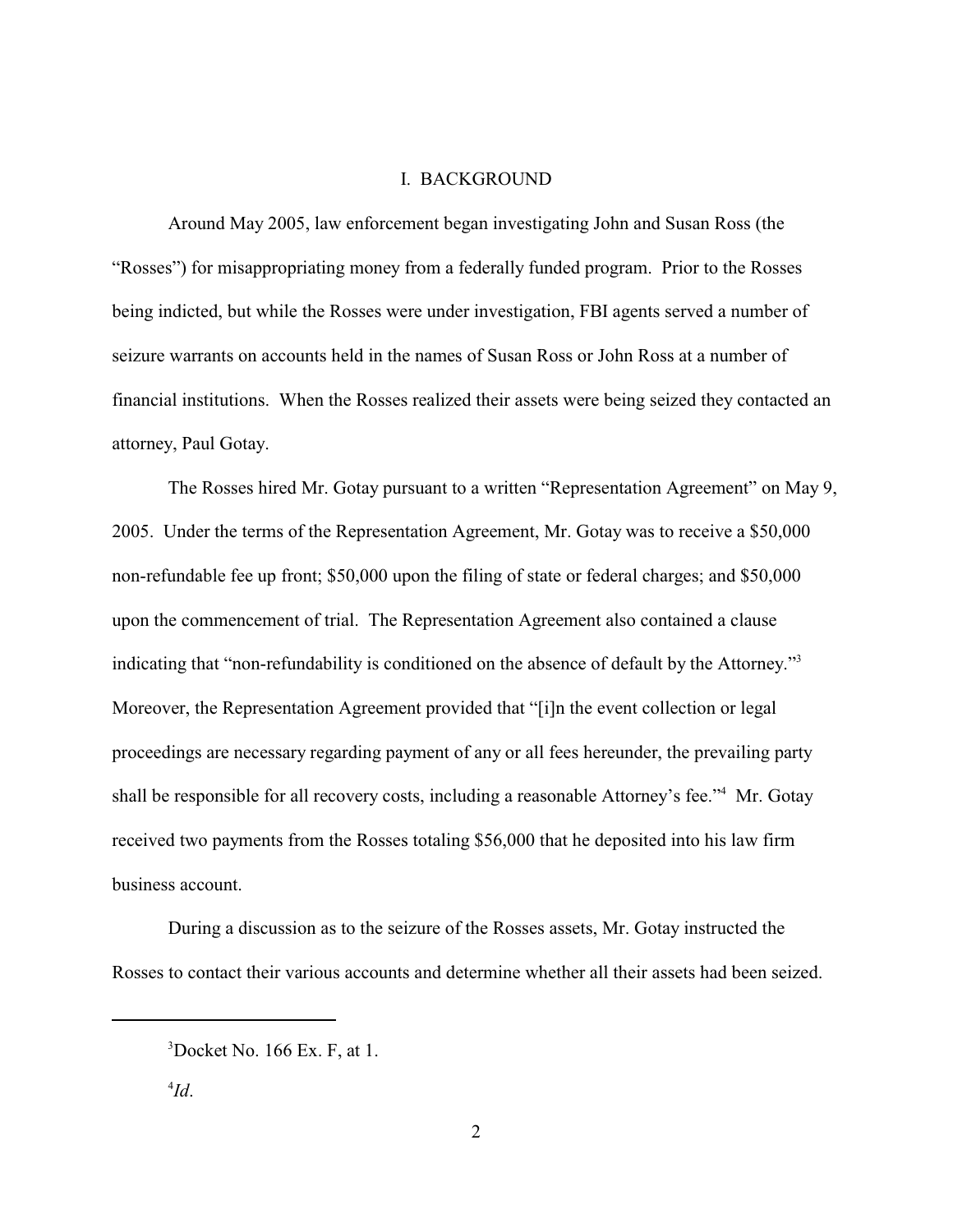The Rosses learned that their Vanguard Group accounts had not been seized. The Vanguard Group accounts held a total of \$381,000. Mr. Gotay advised the Rosses to withdraw the money from the Vanguard Group accounts and deposit it in a new account where it could be used for legal fees. On November 6, 2006, the Rosses accompanied Mr. Gotay to Home Savings Bank where Mr. Gotay opened a new account under his name and deposited the \$381,000. The Rosses were not joint account holders. According to Mr. Gotay, the \$381,000 was to act as a litigation fund.

On November 15, 2006, a federal seizure warrant was issued for the seizure of the Home Savings Bank account. Subsequently, on November 16, 2006, the FBI served the seizure warrant and seized the \$381,000.

The Rosses were indicted on November 21, 2006. On December 14, 2006, Mr. Gotay was disqualified from representing the Rosses in their criminal case. Both John and Susan Ross subsequently entered guilty pleas, pursuant to which they each forfeited any right to the \$381,000 held in the Home Savings Bank account.<sup>5</sup> Mr. Gotay claims that he has a claim of between \$43,000 and \$50,000 for unpaid legal fees from the \$381,000 dollars in question.

### II. STANDARD OF REVIEW

Summary judgment is proper if the moving party can demonstrate that there is no genuine dispute as to any material fact and it is entitled to judgment as a matter of law. $<sup>6</sup>$  In considering</sup> whether a genuine dispute of material fact exists, the Court determines whether a reasonable jury

*See id.* Ex. A, at 6 & *id.* Ex. B, at 5.

 ${}^{6}$ FED. R. CIV. P. 56(a).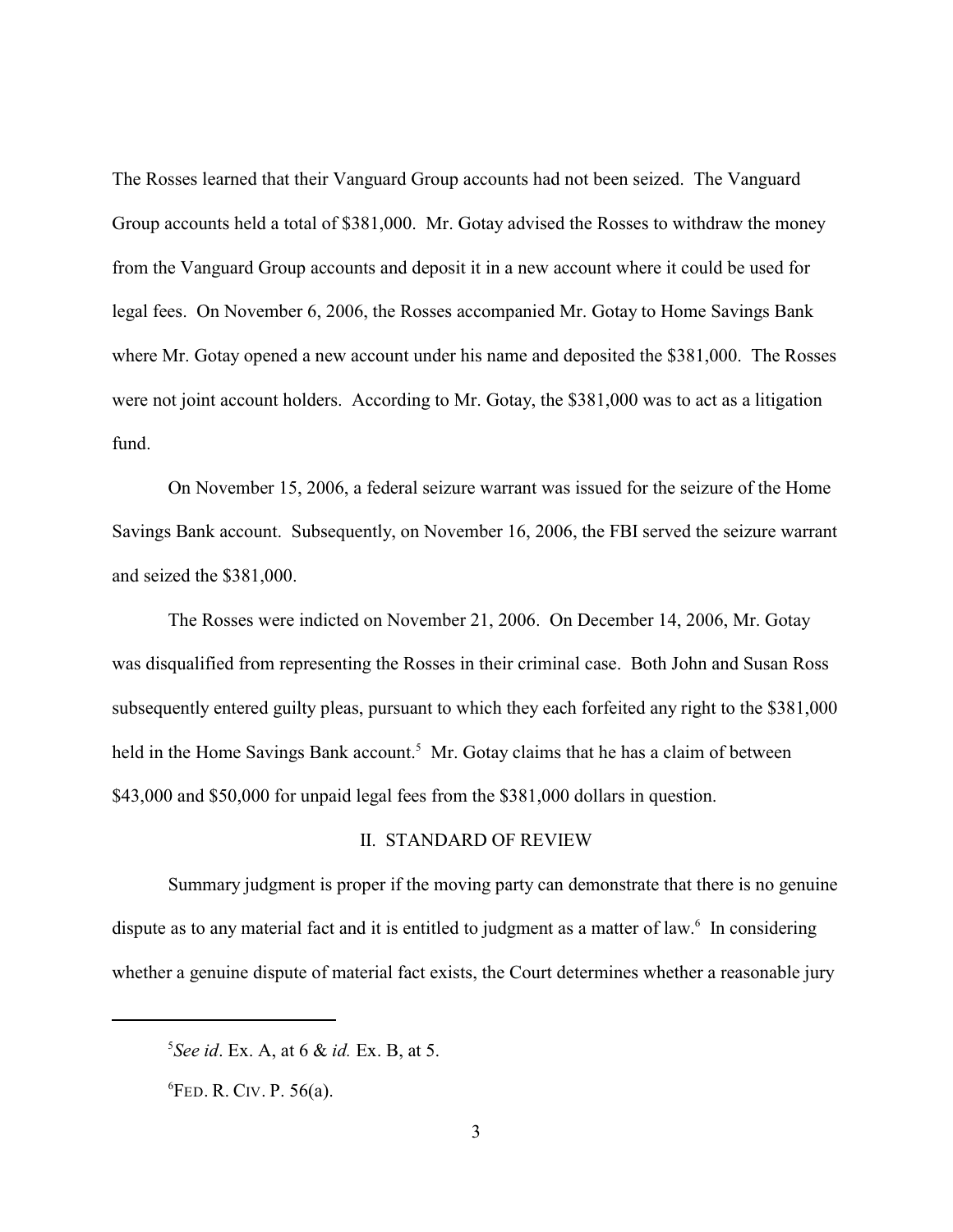could return a verdict for the nonmoving party in the face of all the evidence presented.<sup>7</sup> The Court is required to construe all facts and reasonable inferences in the light most favorable to the nonmoving party.<sup>8</sup>

#### III. DISCUSSION

#### A. SUMMARY JUDGMENT

The Government argues that there is no genuine issue of material fact that Mr. Gotay is not an innocent owner of any portion of the \$381,000 and, therefore, does not have standing to challenge the forfeiture of the entire amount of \$381,000. Mr. Gotay counters that the Government has not demonstrated that there is no question of material fact as to whether (1) there is probable cause to believe the property is subject to forfeiture and (2) whether he lacks evidence of an affirmative defense that would entitle him to judgment against the Government.

#### 1. THE ROSSES' INTEREST

Mr. Gotay first argues that "[t]he Government mistakenly asserts that it has met its burden of proof since John and Susan Ross pled guilty to a crime."<sup>9</sup> The Government recognizes that "[i]nitially, 'the burden of proof is on the Government to establish, by a preponderance of the evidence, that  $\ldots$  property is subject to forfeiture."<sup>10</sup> The Government argues that it has

*See Anderson v. Liberty Lobby, Inc.*, 477 U.S. 242, 249 (1986); *Clifton v. Craig*, 924 <sup>7</sup> F.2d 182, 183 (10th Cir. 1991).

*See Matsushita Elec. Indus. Co. v. Zenith Radio Corp.*, 475 U.S. 574, 587 (1986); <sup>8</sup> *Wright v. Sw. Bell Tel. Co.*, 925 F.2d 1288, 1292 (10th Cir. 1991).

 $^9$ Docket No. 166, at 1.

<sup>&</sup>lt;sup>10</sup>Docket No. 164, at 10 (quoting 18 U.S.C.  $\frac{6}{983(c)(1)}$ ).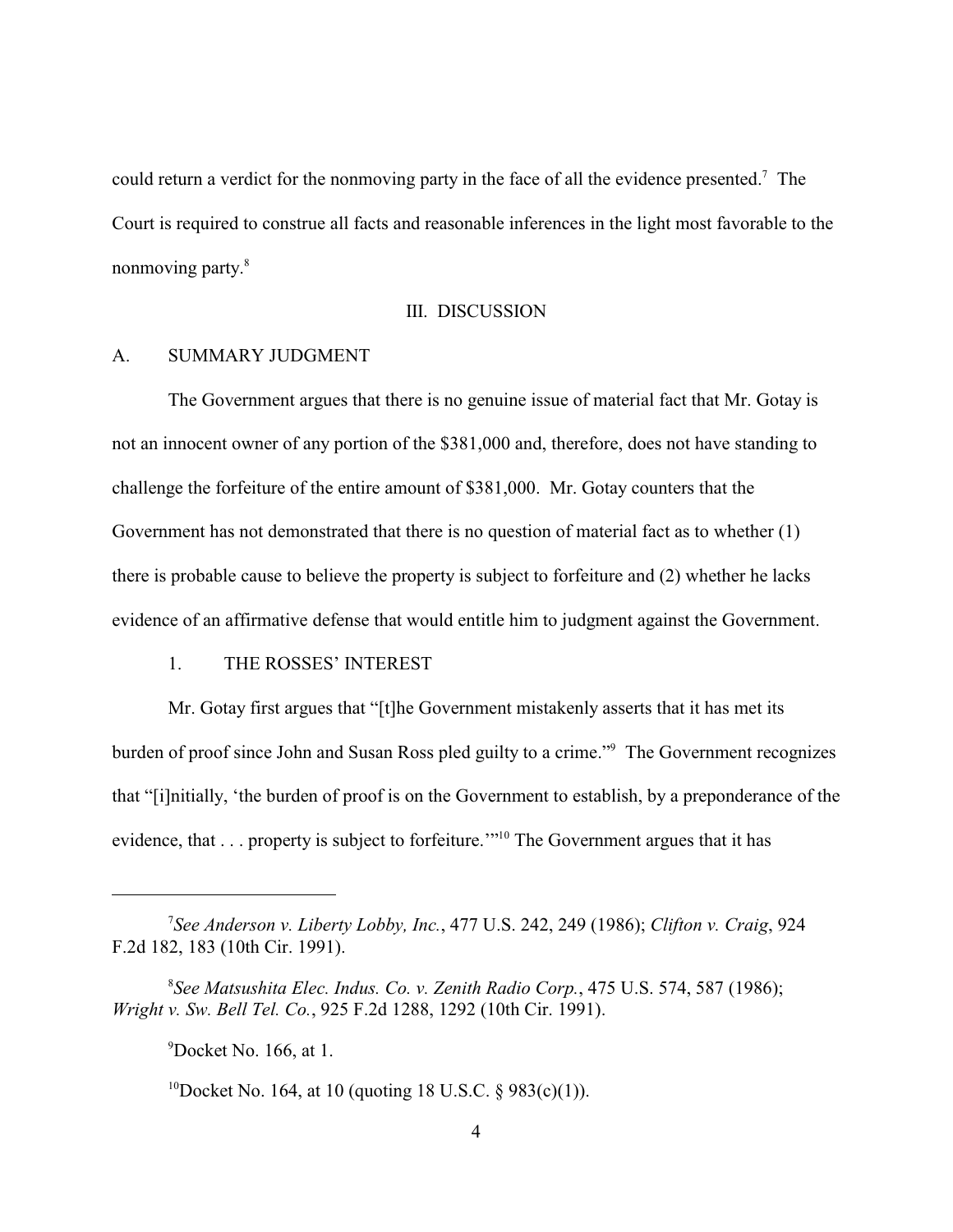demonstrated, by a preponderance of the evidence, that the \$381,000 is proceeds of a copyright violation and money laundering and is subject to forfeiture through the guilty pleas entered by John and Susan Ross.

Civil forfeiture proceedings are governed by 18 U.S.C. § 983. Section 983(c) provides that "[i]n a suit or action brought under any civil forfeiture statute for the civil forfeiture of any property . . . the burden of proof is on the Government to establish, by a preponderance of the evidence, that the property is subject to forfeiture."

Mr. Gotay does not dispute that both John and Susan Ross entered guilty pleas in the underlying criminal matter. It is also undisputed that both John and Susan Ross agreed to forfeit all right, title and interest in the funds in question in their respective statements in advance of  $p$ lea.<sup>11</sup> Furthermore, in each of their statements in advance of plea, the Rosses attest that the \$381,000 in dispute was the "proceeds of the offense alleged."

Based on these admissions, the Court finds that there is no genuine issue of material fact that the Government has demonstrated by a preponderance of the evidence that the \$381,000 held in the Home Savings Bank account is subject to forfeiture. Therefore, the Court finds, as a matter of law, that the Government has met its burden as to forfeiture of the Rosses' interest in the Home Savings Bank account.

#### 2. MR. GOTAY'S INTEREST

Mr. Gotay next argues that he has a declared and acknowledged interest of \$50,000 in the Home Savings Bank account pursuant to his representation agreement with the Rosses. The

<sup>&</sup>lt;sup>11</sup> See Docket No. 164-3, at 5; Docket No. 164-2, at 6.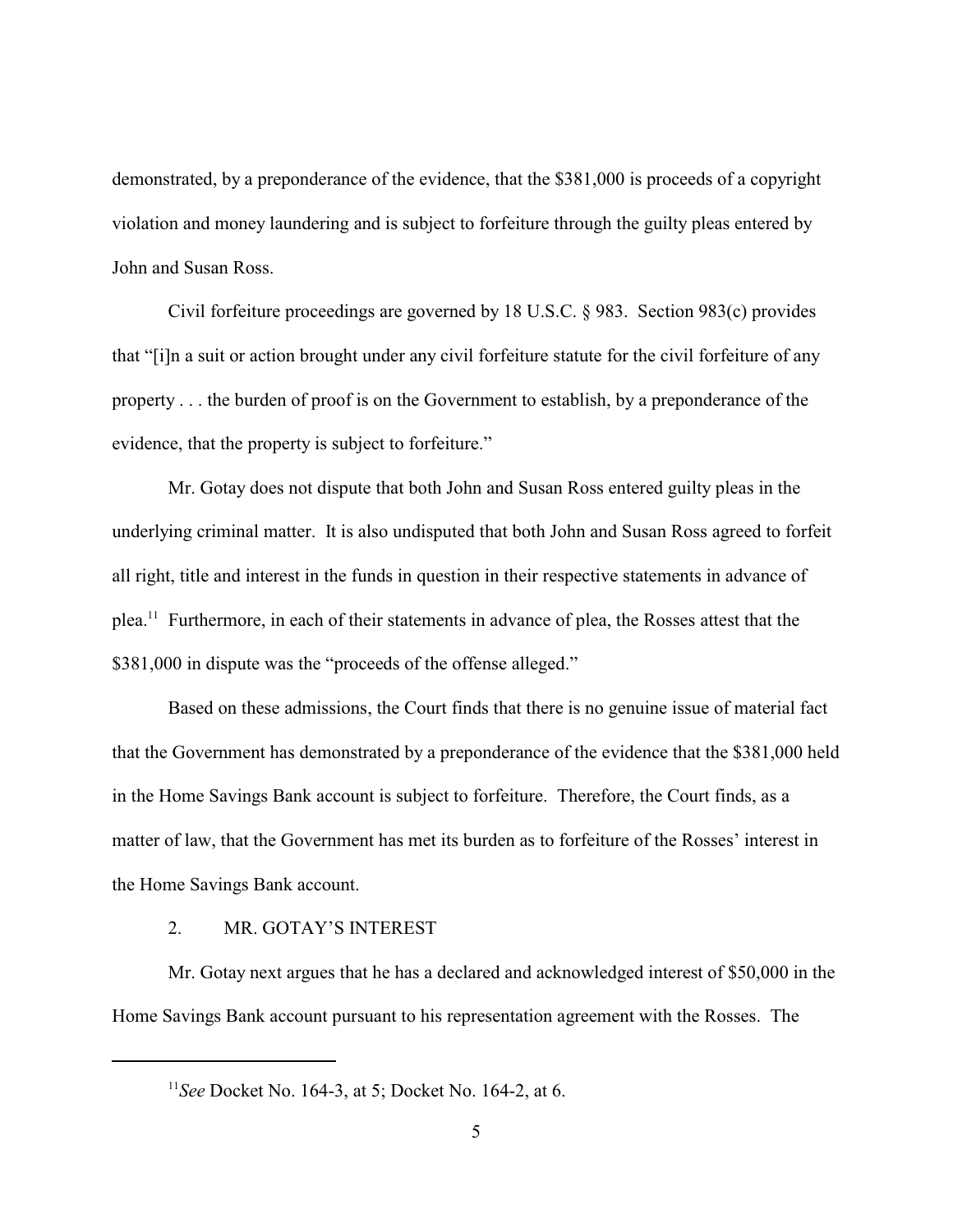Government asserts that (1) Mr. Gotay has been paid for all the legal work he provided to the Rosses and is not owed any more money; (2) even if Mr. Gotay is owed \$44,000, he has no ownership interest in the \$381,000 because he is an unsecured creditor; and (3) Mr. Gotay is not an innocent owner because he had reason to believe that the \$381,000 was subject to forfeiture.

Mr. Gotay's claim fails for a number of reasons. First, without arriving at the merits of Mr. Gotay's claim for an additional \$44,000 under the Representation Agreement, the Court notes that any such right would not have perfected until after the \$381,000 held in the Home Savings Bank were seized. Under the terms of the Representation Agreement, Mr. Gotay was entitled to a second installment payment of \$50,000 upon filing of an indictment. It is undisputed that on November 15, 2006, a federal seizure warrant was issued for the seizure of the Home Savings Bank account and on November 16, 2006, the \$381,000 was seized. The Rosses were subsequently indicted on November 21, 2006. As a result, any right Mr. Gotay may have to payment of an additional \$44,000 did not exist until after the \$381,000 had been seized. For this reason alone, Mr. Gotay cannot claim a ownership interest in the property.

Mr. Gotay's claim of ownership in the \$381,000 also fails because Mr. Gotay does not qualify as an innocent owner under 18 U.S.C. § 983. Section 983(d) provides a defense for those who feel that they are innocent owners of property and thus should not lose their rights through forfeiture. It provides that "[a]n innocent owner's interest in property shall not be forfeited under any civil forfeiture statute. The claimant shall have the burden of proving that the claimant is an innocent owner by a preponderance of the evidence."<sup>12</sup> Section  $983(d)(3)(A)$  further instructs:

 $1218$  U.S.C. § 983(d)(1).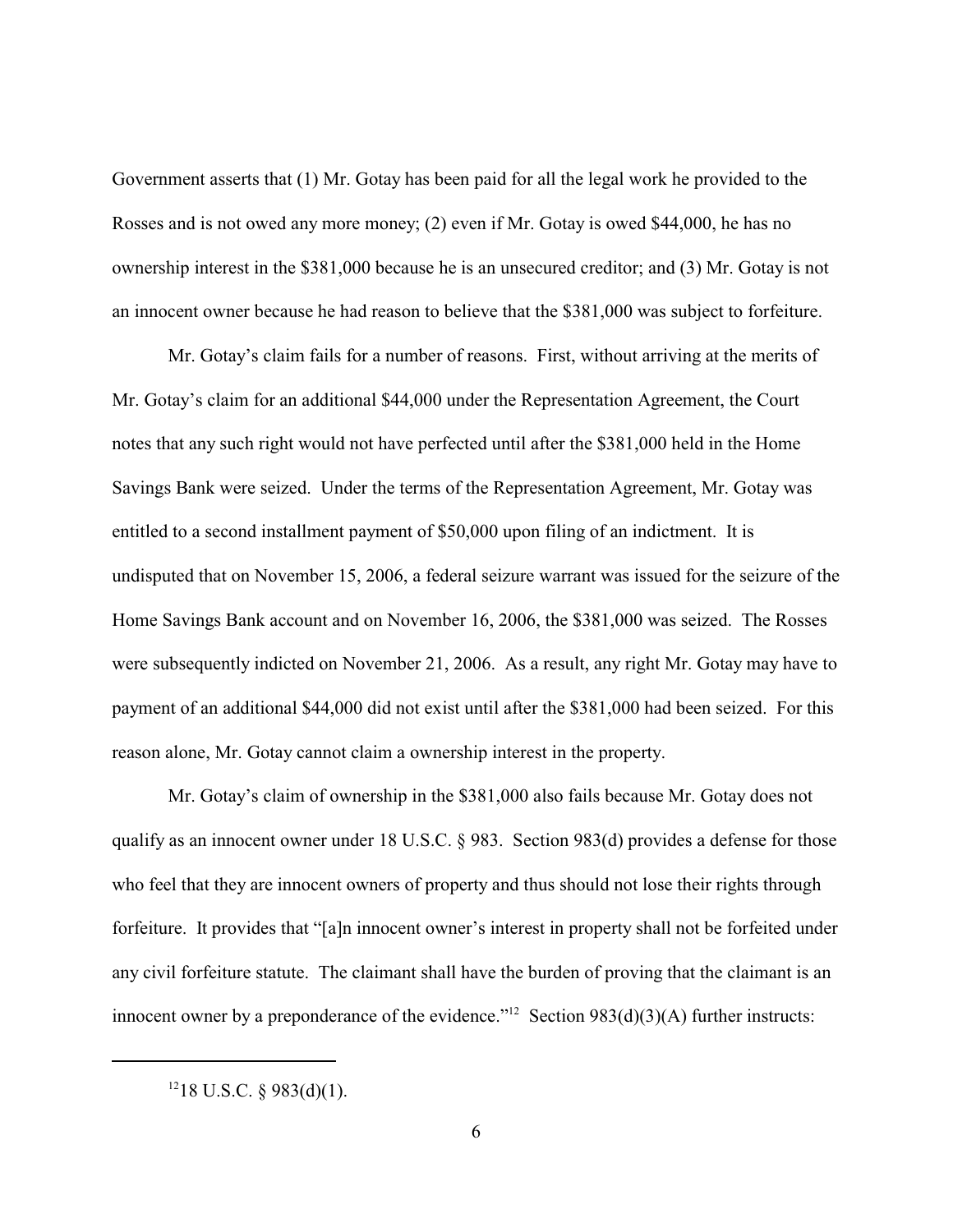With respect to a property interest acquired after the conduct giving rise to the forfeiture has taken place, the term "innocent owner" means a person who, at the time that person acquired the interest in the property (i) was a bona fide purchaser or seller for value (including a purchaser or seller of goods or services for value); and (ii) did not know and was reasonably without cause to believe that the property was subject to forfeiture.

Arguably, Mr. Gotay cannot meet either of the two prongs provided above to qualify as an innocent owner. First, it is arguable whether Mr. Gotay is entitled to any portion of the \$381,000 based upon the representation agreement. However, that issue is disputed.

 Secondly, and most detrimental to Mr. Gotay's case, is that he knew and had cause to believe that the property was subject to forfeiture. Mr. Gotay does not dispute that he directed the Rosses to remove the \$381,000 from their Vanguard Group accounts after discovering that the Rosses other assets had been seized. Indeed, Mr. Gotay recommended the Rosses place the funds in a "secure account" and informed the Rosses that the Government could "do whatever they wanted" with regards to the Rosses accounts.<sup>13</sup>

This Court is persuaded by the reasoning of *United States v. \$688,670.42 seized from Regions Bank Acct. XXXXXX5028; and \$49,603.68 seized from Regions Bank Acct.*

XXXXX5540.<sup>14</sup> In that case, the court found that a check-cashing company, which accepted fraudulently obtained funds and deposited them into bank accounts from which they were subsequently seized by the government, was not an "innocent owner" under 18 U.S.C.  $\S$  983(d).<sup>15</sup> The court reasoned that the company's conduct, in attempting to disguise the funds by funneling

 $13$ Docket No. 166 Ex. D, at 2.

 $14759$  F. Supp. 2d 1341 (N.D. Ga. 2010).

 $^{15}$ *Id*. at 1349.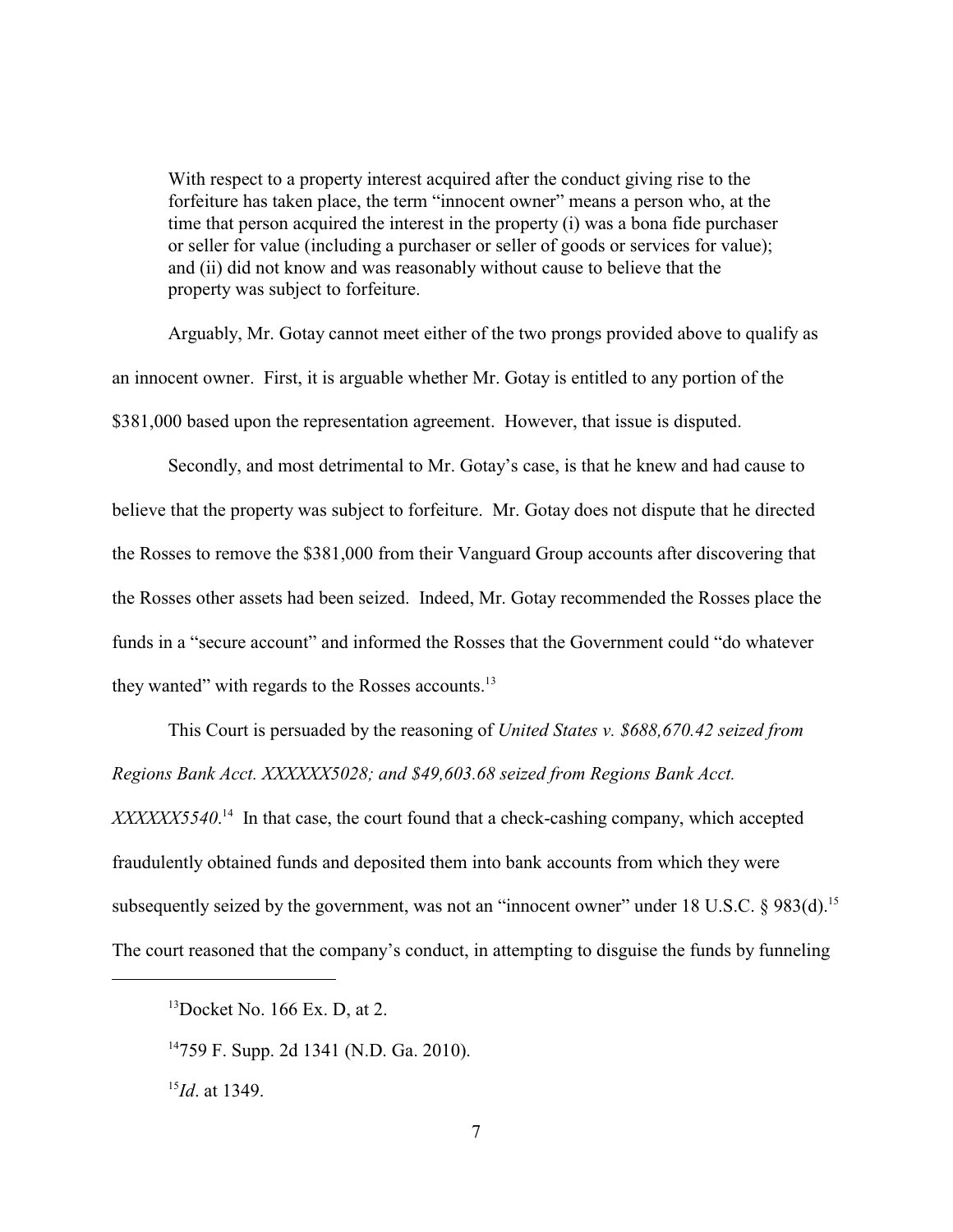them into two bank accounts that it maintained in the name of another entity, evinced complicity in, or at least willful blindness to, the underlying unlawful activity. <sup>16</sup>

Here, Mr. Gotay professes that he was not attempting to disguise the Rosses' funds,  $17$  and yet, he intentionally placed all of the Rosses' remaining liquid assets in a bank account exclusively in his name. Moreover, he placed the funds in an account at a bank in which neither he nor the Rosses had any other accounts.<sup>18</sup> The Court finds that Mr. Gotay's efforts to make the \$381,000 secure manifest, at the very least, complicity in, or willful blindness to, the underlying unlawful activity. Therefore, the Court finds that Mr. Gotay is not an innocent owner for purposes of 18 U.S.C. § 983(d).

For the reasons provided above, the Court finds as a matter of law that Mr. Gotay is not an innocent owner because he had reason to believe that the \$381,000 was subject to forfeiture.

#### B. MOTION TO STRIKE

The Government asserts that AFB's Verified Claim should be stricken.<sup>19</sup> Subsequent to the filing of the Government's Motion to Strike, the Court issued an order to show cause, giving AFB fourteen days to inform the Court as to the status of the case and its intentions to proceed.<sup>20</sup> AFB filed a response to the Court's order to show cause, indicating that it does not have a valid

 $^{16}Id.$ 

<sup>&</sup>lt;sup>17</sup>See Docket No. 166, at 6-8.

<sup>&</sup>lt;sup>18</sup>See *id.* Ex. C & Docket No. 164-1, at 100-02.

<sup>&</sup>lt;sup>19</sup>See Docket No. 161.

 $^{20}$ Docket No. 174.